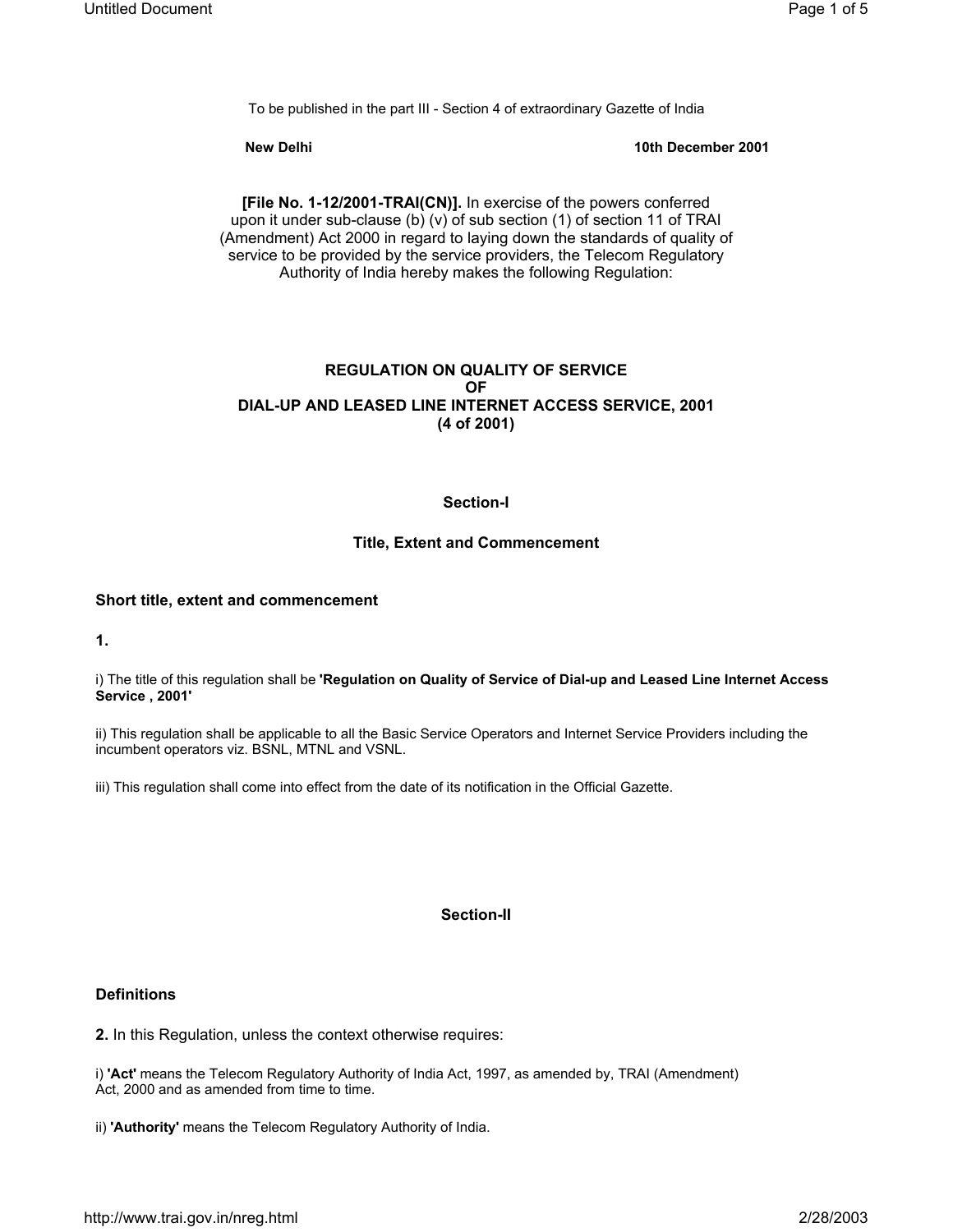iii) **'Grade Of Service (GOS)'** means the ratio of blocked calls and calls offered on a circuit group link connecting two nodes

in a pubic switched network. It is measured during Time Consistent Busy Hour (TCBH). Busy Hour is defined as the 60 minutes

period during the day when the traffic is the highest for a given number of days. For this purpose, ITU recommends taking traffic (Erlangs) measurements at 15 minutes interval by suitable man-machine commands, to establish the Busy Hour. For establishing

the time consistency of the Busy Hour, the measurements are to be taken over a period of 90 days.

iv) **'Regulation'** means the Regulation on Quality of Service of Dial-up and Leased Line Internet Access Service notified by the Authority under the 'Act'.

v) **'Service Provider'** in the context of this regulation means a legal entity holding an ISP licence.

vi) **'Quality of Service (QOS)'** means the indicator of performance of a network and of the degree to which the network conforms

to the stipulated norms. The subscriber's perception of the Quality of Service is determined by a number of performance parameters, some of which have been specified in this regulation.

# **Section-III**

# **Purpose of laying down Quality of Service Parameters:**

**3.** The purpose of laying down Quality of Service Parameters is to:

i) Ensure customer satisfaction by laying down norms of network performance, which the service provider is required to achieve

by proper dimensioning of his network.

ii) Measure the Quality of Service from time to time and to compare that with the specified norms so as to monitor the level of performance, provided by various service providers.

iii) To generally protect the interests of subscribers of the Internet services.

# **Section-IV**

#### **4. Quality Of Service Benchmarks for Dial-up access to the ISP Node:**

|   | Parameters / Service Indicators of dial up<br>laccess | Benchmarks (to be achieved<br>within 6 months) |
|---|-------------------------------------------------------|------------------------------------------------|
|   | <b>Service Activation Time</b>                        | 6 hrs                                          |
| B | <b>Service Accessibility</b>                          |                                                |
|   | II) Time to access                                    | 30 sec                                         |
|   | II) Probability of accessing the ISP node in the;     |                                                |
|   | la) First attempt                                     | 80%                                            |
|   | b) Second attempt                                     | 90%                                            |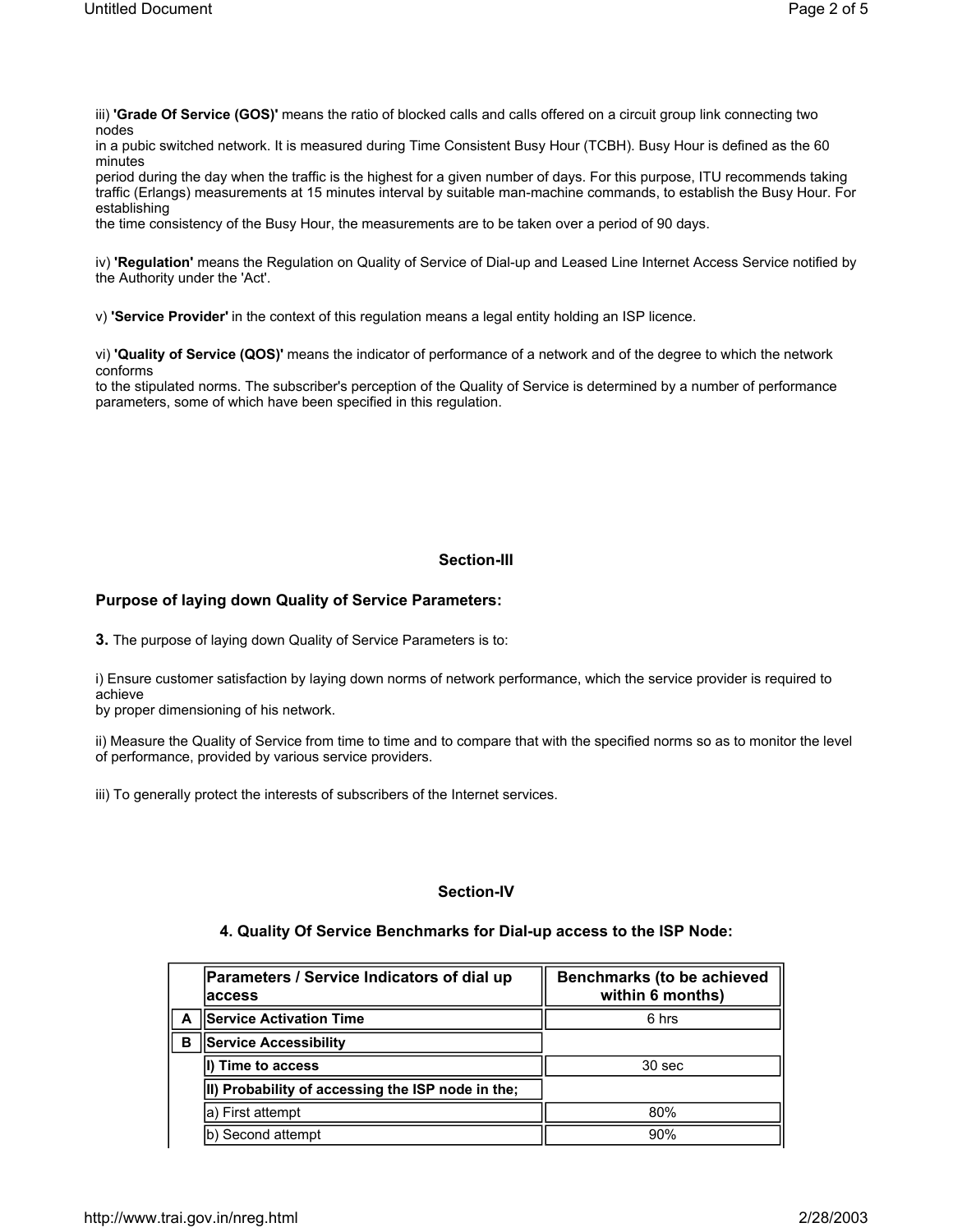|              | c) Third attempt                                                                   | 99%              |
|--------------|------------------------------------------------------------------------------------|------------------|
|              | <b>III) ISP node unavailability in a month not to</b><br>lexceed                   | $30 \text{ min}$ |
| $\mathbf{C}$ | Grade of Service (GOS) on the link connecting<br><b>IPSTN node to the ISP node</b> | 1 in $100$       |

**While for A and B the ISP will be responsible, for C, both ISP and BSO will be responsible. Where necessary both these parties will address the problem jointly.**

**Details regarding measurement of the above parameters and other engineering details are indicated in Section A of the explanatory memorandum annexed.**

#### **Section-V**

# **5. Quality of Service Benchmarks for Leased Line Access Service**

Leased line access services are generally offered by Internet Gateway Service Providers (IGSPs) holding an ISP licence. These services are offered either to Enterprises to connect their Local Area Networks (LANs) to the Internet by point-topoint leased lines, or to ISPs who do not have their own International gateway facilities, so as to provide them access to International Internet Backbone abroad. The Authority mandates that the parties concerned enter into a Service Level Agreement (SLA), guaranteeing some minimum level of performance in regard to Latency, Packet Loss and Service Availability.

The leased line service provider should offer suitable rebate to his customer for the period the service was unavailable during a month. The quantum of rebate may be mutually negotiated and incorporated in the SLA, by a suitable 'Rebate Clause'. A copy of the SLA signed by the parties may be filed with the Authority.

While at this stage the Authority is making only a recommendation in respect of the performance parameters to be embedded in the SLA, at a later date, based on its experience in this regard, the Authority would consider making these mandatory. The Authority would recommend the following indicative values in regard to these parameters:

| S.No. Parameters   | Benchmarks                                                                                                                                                                                                              |
|--------------------|-------------------------------------------------------------------------------------------------------------------------------------------------------------------------------------------------------------------------|
| Latency            | $\cdot$ Not to exceed 300 msec on Optical<br>Fibre Communication (OFC) links between<br>India and farthest node abroad.<br>$\cdot$ Not to exceed 800 msec on satellite links<br>between India and farthest node abroad. |
| <b>Packet loss</b> | lNot to exceed 1%                                                                                                                                                                                                       |
| Availability       | Not less than 99%                                                                                                                                                                                                       |

**Details regarding measurement of the above parameters and other engineering details are indicated in Section B of the explanatory memorandum annexed.**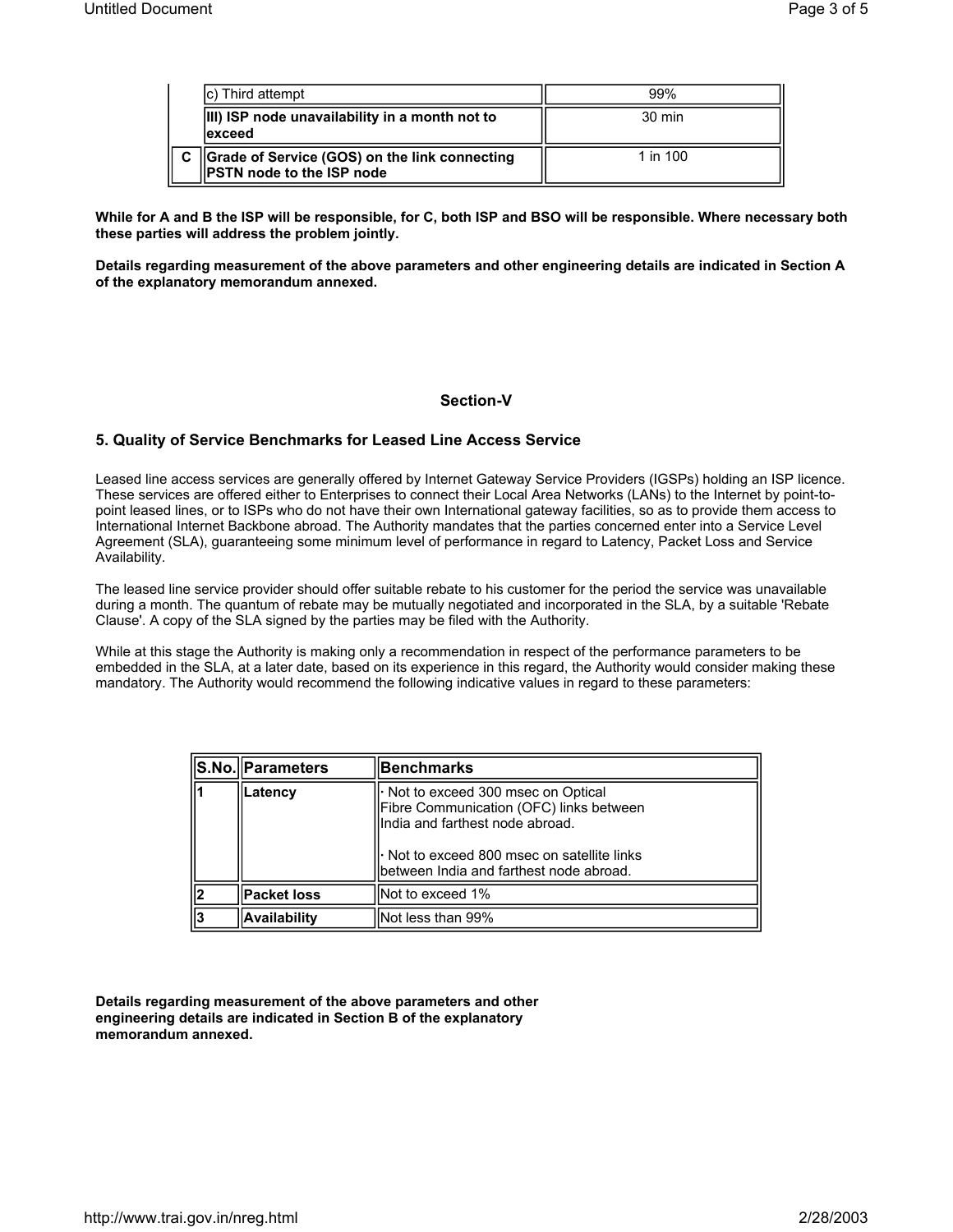## **Section-VI**

#### **6. Review:**

i) The QOS parameters given in Section IV and V may be reviewed by the Authority from time to time. ii) The Authority, on reference from any affected party, and for good and sufficient reasons, may review and modify this regulation.

# **Section-VII**

## **7. Explanatory Memorandum:**

This regulation contains an explanatory memorandum, as Annexure, which gives various engineering details as well as basis for setting the performance norms.

# **Section-VIII Residuary Clauses**

#### **8. Over-riding Effect:**

Wherever higher quality parameter has been stipulated as a condition of license, the QOS as required by the license will over-ride the parameters given herein.

# **9. Interpretation:**

In case of disputes regarding interpretation of any of the provisions of this Regulation, the decision of the Authority shall be final and binding.

> **(S. N. Gupta) Advisor (Converged Networks)**

> > **ANNEXURE**

# **EXPLANATORY MEMORANDUM**

# **Section A**

(i) Service activation time will be measured from the time a request for service alongwith requisite payment is received by the ISP till the service is activated.

(ii) Time to access is the time elapsed between giving of connect/dial command till the receipt of 'log-in' prompt, from the ISP node, on the customer's terminal equipment (PC/workstation etc.).